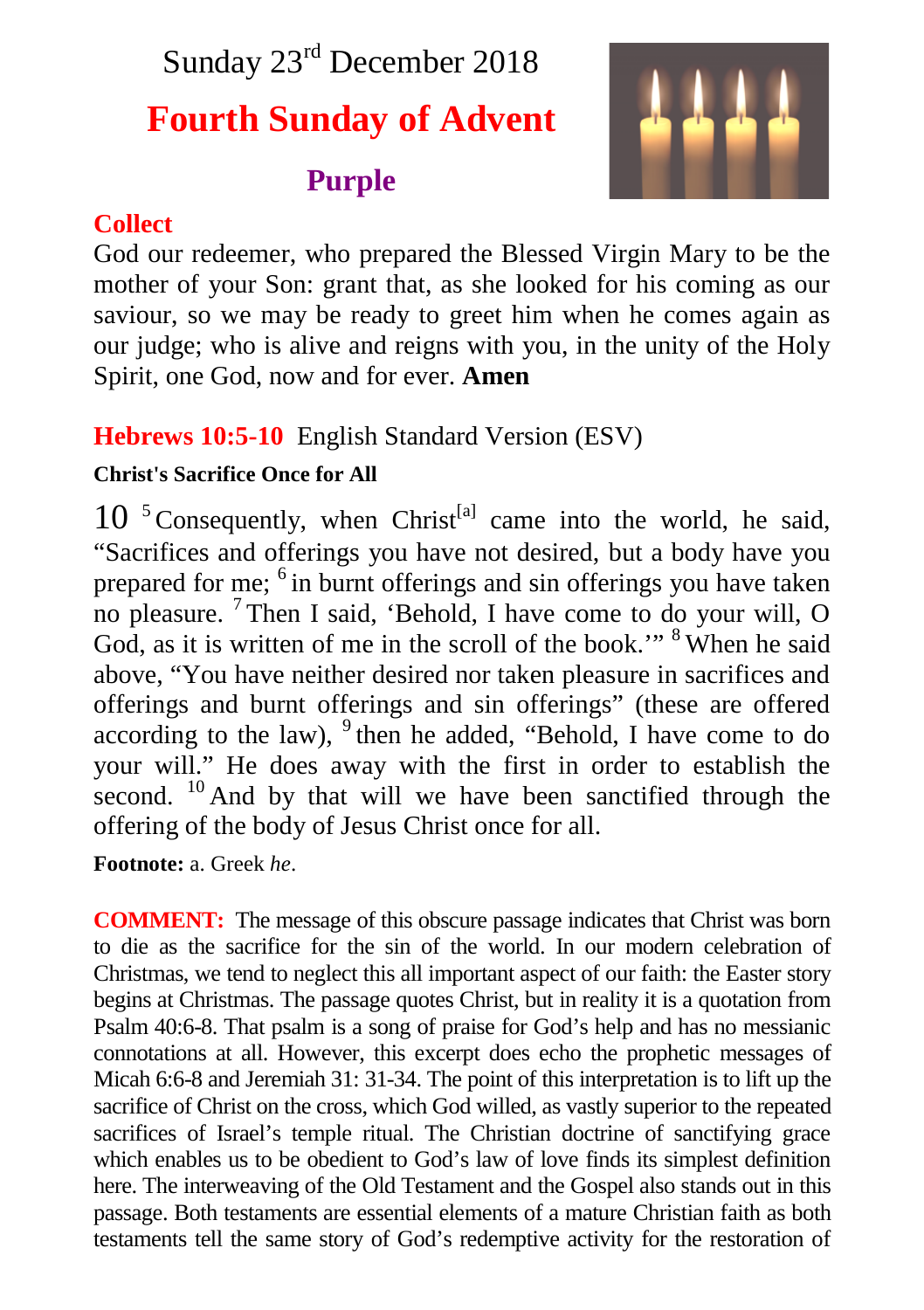God's creation - and all of humanity as part of creation - to its proper relationship to God. This is what the author of Hebrews means by his use of the word "sanctified" The Greek word is 'hagiazo' (trans. "to make holy "). The only way for us to be made holy is in relationship to God who alone is holy. The claim of the author of Hebrews is that, according to divine will, only through faith in the sacrifice of Christ is this possible. There has been a widespread misunderstanding that some Christians emphasize only personal holiness. Such a limited view ignores the significant leadership of many  $19<sup>th</sup>$  and  $20<sup>th</sup>$  Century evangelicals as William Wilberforce, Anthony Shaftesbury, Walter Rauschenbusch, Reinhard Niebuhr and numerous others that to be fully expressed holiness must include the whole social order and all cultural systems. Even John Wesley in the 18th century regarded sanctification as incomplete as long as society remained unchanged by converted Christian men and women. Accordingly, the celebration of Advent and Christmas must include not only a genuine concern for the poor and disadvantaged, as in the original legend of St. Nicholas, but also a witness to God's will that the reign of God be established in all human relationships and social institutions.

#### **Luke 1:39-55** English Standard Version (ESV)

#### **Mary Visits Elizabeth**

1<sup>39</sup> In those days Mary arose and went with haste into the hill country, to a town in Judah, <sup>40</sup> and she entered the house of Zechariah and greeted Elizabeth. <sup>41</sup> And when Elizabeth heard the greeting of Mary, the baby leaped in her womb. And Elizabeth was filled with the Holy Spirit, <sup>42</sup> and she exclaimed with a loud cry, "Blessed are you among women, and blessed is the fruit of your womb! <sup>43</sup> And why is this granted to me that the mother of my Lord should come to me? <sup>44</sup> For behold, when the sound of your greeting came to my ears, the baby in my womb leaped for joy.  $45$  And blessed is she who believed that there would be<sup>[a]</sup> a fulfilment of what was spoken to her from the Lord."

#### **Mary's Song of Praise: The Magnificat**

 $46$  And Mary said, "My soul magnifies the Lord,  $47$  and my spirit rejoices in God my Saviour, <sup>48</sup> for he has looked on the humble estate of his servant. For behold, from now on all generations will call me blessed;  $49$  for he who is mighty has done great things for me, and holy is his name. <sup>50</sup> And his mercy is for those who fear him from generation to generation.  $51$  He has shown strength with his arm; he has scattered the proud in the thoughts of their hearts;  $52$  he has brought down the mighty from their thrones and exalted those of humble estate;  $53$  he has filled the hungry with good things, and the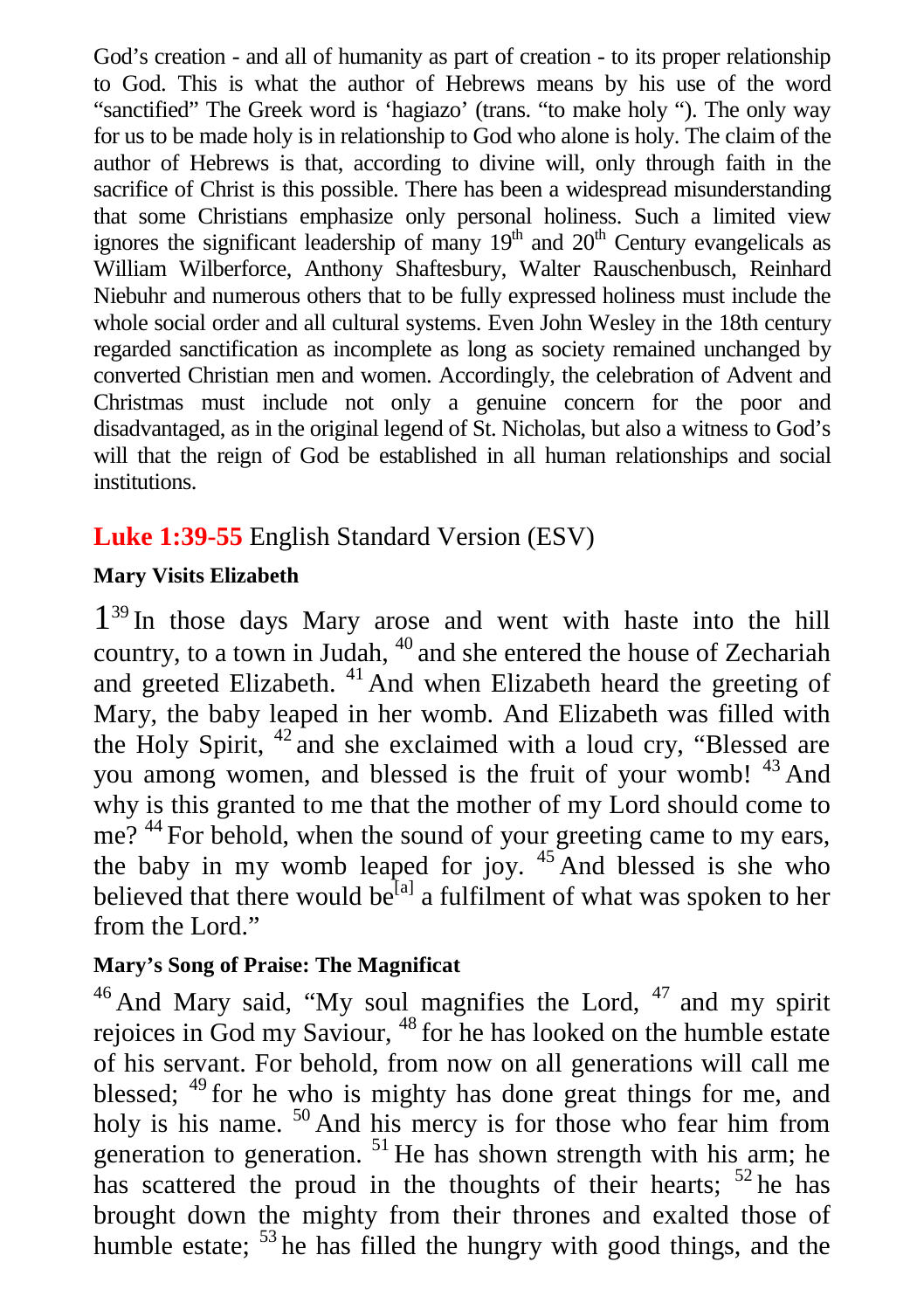rich he has sent away empty. <sup>54</sup> He has helped his servant Israel, in remembrance of his mercy,  $55$  as he spoke to our fathers, to Abraham and to his offspring forever."

**Footnote:** a. or *believed, for there will be*

**COMMENT:** The story of Mary's visit to Elizabeth, John the Baptist's mother, has an air of immediacy and intimacy about it. Some have speculated that the story came from Mary herself. On the other hand, the birth narratives of Luke 1 and 2 are more likely oral legend and poetry which may have circulated as a separate collection long before the gospel was written about AD 80-90. The story as it stands gives some very natural insight into these two women's experience. They rejoiced in each other's pregnancy. They needed each other's support. They realized how blessed they were to be bearing God's miraculous gifts to humanity. What modern mother who willingly and intentionally bears a child does not sense the same joyful hope that they felt? Mary's Song, known for centuries by its Latin name The Magnificat, was almost certainly modeled on Hannah's prayer in 1 Samuel 2:1-10. But that the circumstances of that source are more closely parallel to Elizabeth's, who like Hannah, conceived late in life. Most likely Luke or his Jewish source composed a typical hymn of praise based on Hannah's prayer and other Old Testament references. (verses 49-50 cf. Ps. 103:17; 111:9) These were adapted to fit this situation, a common practice of New Testament authors. As it stands, the psalm promised the social justice of the messianic age for which the world is still waiting in hope. However they may have come into being, these passages conveyed the faith of the church, then and still, that in Jesus, God who loves the world came to bring all creation into a living relationship with God now and for all eternity. This relationship extends to every human activity and institution as well as to each individual. The Incarnation and the Resurrection had but that one purpose: the redemption of the world through the spiritual resources made available through faith in Jesus Christ, born of Mary.

#### **Psalm 80** *Qui regis Israel* Grail Psalter

#### **R God of hosts bring us back; let your face shine on us and we shall be saved.**

<sup>1</sup> For the Choirmaster. Intoned like "Lilies of Testimony." Of Asaph. A Psalm.  $2^2$  O shepherd of Israel, hear us, you who lead Joseph's flock, shine forth from your cherubim throne 3 upon Ephraim, Benjamin, Manasseh. O Lord, rouse up your might, O Lord, come to our help. **R**